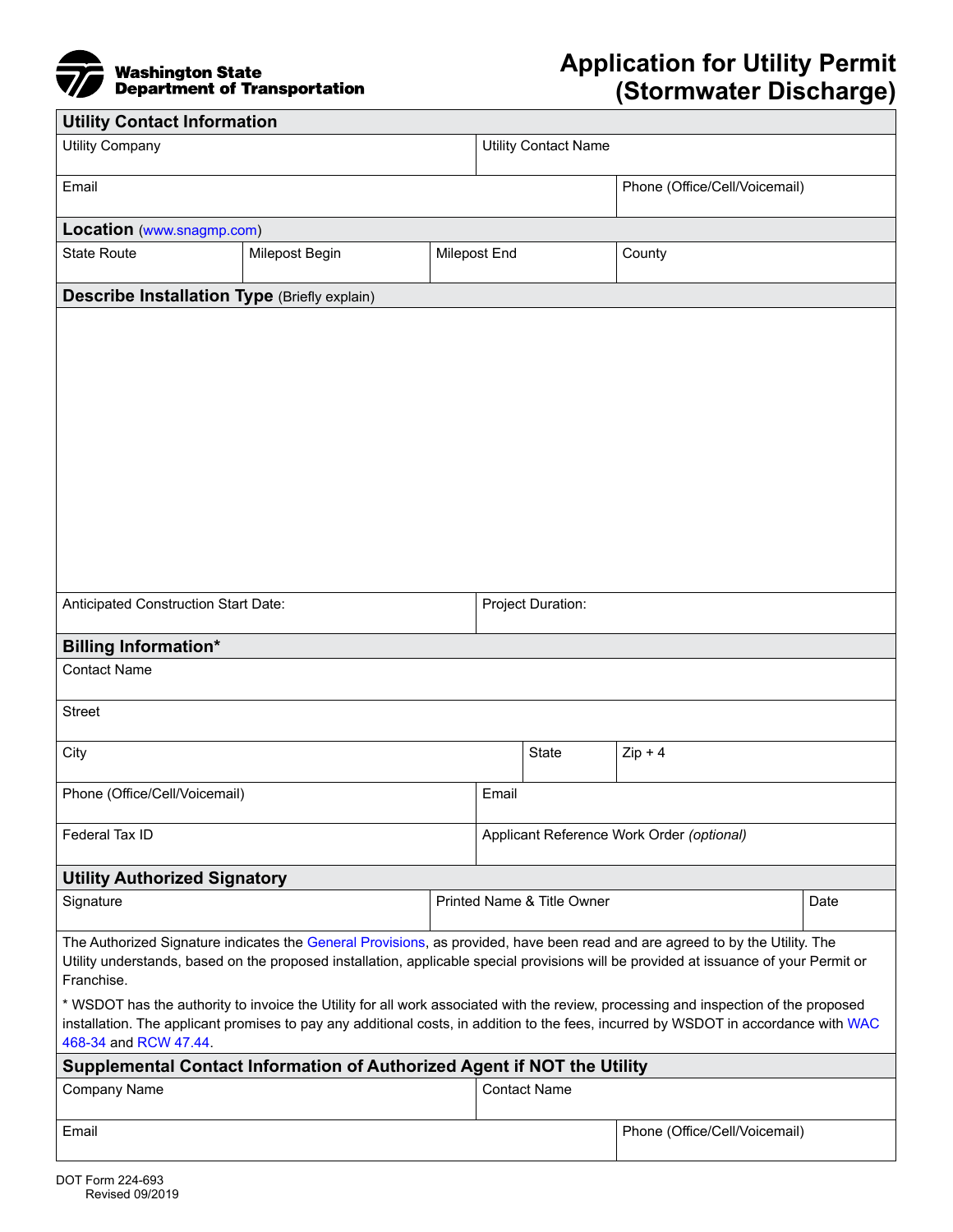## **Stormwater Discharge General Provisions**

This Permit is issued pursuant to the terms of RCW 47.32, RCW 47.44, and WAC 468-34, and amendments thereto.

## **Provisions for the CONSTRUCTION of stormwater discharge facilities (facilities):**

- 1. A copy of this Permit must be on the job site, protected from the elements, at all times during any construction authorized by this Permit.
- 2. The Utility agrees to pay the reasonable costs of WSDOT for investigating, handling, and granting the Permit, including but not limited to basic overhead charges and for providing an inspector during construction and/or maintenance of the Utility's facilities. Further, the Utility agrees that it shall be responsible for and pay WSDOT's expended direct and indirect costs associated with applicable provisions of the Permit.
	- (a) WSDOT will assign a reimbursable account to the Utility as a means of invoicing the Utility for the costs associated with this Permit.
	- (b) WSDOT will invoice the Utility and the Utility agrees to pay WSDOT within thirty (30) calendar days of the invoice date.
- 3. Upon approval of this Permit, the Utility shall diligently proceed with the Work and comply with all Stormwater Discharge General and Special provisions herein. Construction of facilities proposed under this Permit shall begin within one (1) year and must be completed within three (3) years from date of WSDOT approval. "Work" under this Permit shall mean construction, operation, and maintenance of the Utility's facilities as authorized herein.
- 4. Should the Utility breach any of the conditions and requirements of this Permit, or should the Utility fail to proceed with due diligence and in good faith with the Work as authorized by this Permit, WSDOT may cancel or revoke the Permit upon thirty (30) calendar days written notice to the Utility.
- 5. The Utility shall notify WSDOT representative in special provision 1 of the name, address, and telephone number of its contractor when the Work is going to be performed with other than its own forces. When the Utility uses a contractor, an authorized representative of the Utility shall be present or available at all times unless otherwise agreed to by WSDOT representative. A list of authorized representatives shall be submitted prior to the construction start date. (Authorized representatives are defined as persons having signatory authority for the Utility and or the authority to control the Work as needed for any issues identified by WSDOT.)
- 6. The Utility agrees to schedule and perform its Work in such a manner as not to delay WSDOT's Maintenance activities or WSDOT's contractor's work when WSDOT has a contractor performing work in the vicinity of the Utility's Work.
- 7. All contact between WSDOT and the Utility's contractor shall be through the Utility representative. Where the Utility chooses to perform the Work with its own forces, it may elect to appoint one of its own employees engaged in the Work as its representative. The Utility, at its own expense, shall adequately police and supervise all Work performed by itself, its contractor, subcontractor, agent, and/or others, so as not to endanger or injure any person or property.
- 8. The Utility shall contact the identified WSDOT representative two (2) weeks prior to conducting Work, to determine the location of survey control monuments within the area in which the Utility will be working. In the event any monument or right of way marker will be altered, damaged, or destroyed by the Utility, WSDOT, prior to Utility Work, will reference or reset the monument or right of way marker. During the Work, upon discovery of a monument or right of way marker, the Utility shall cease Work in that area and immediately notify WSDOT of the discovery. WSDOT will coordinate with the Utility to ensure that the monument or right of way marker is recorded or replaced. The Utility agrees to pay all WSDOT costs to perform monument or right of way marker work, as provided in this provision, in accordance with Stormwater Discharge General Provision 2.
- 9. In the event any milepost, fence, or guardrail is located within the limits of the Utility's Work and will be disturbed during Utility Work, the Utility agrees to carefully remove these highway facilities prior to Utility Work and reset or replace these highway facilities after the Utility Work, to WSDOT's sole satisfaction and at the sole cost of the Utility. The Utility agrees that all highway signs and traffic control devices shall not be removed or disturbed during Utility Work.
- 10. The Utility agrees that all Work shall be done to the satisfaction of WSDOT. All material and workmanship shall conform to WSDOT's Standard Specifications for Road, Bridge, and Municipal Construction, current edition, and amendments thereto, and shall be subject to WSDOT inspection. All WSDOT acceptance and inspections are solely for the benefit of WSDOT and not for the benefit of the Utility, the Utility's contractor (if any), or any third party. The Utility agrees that it shall pay all WSDOT inspection costs in accordance with Stormwater Discharge General Provision 2.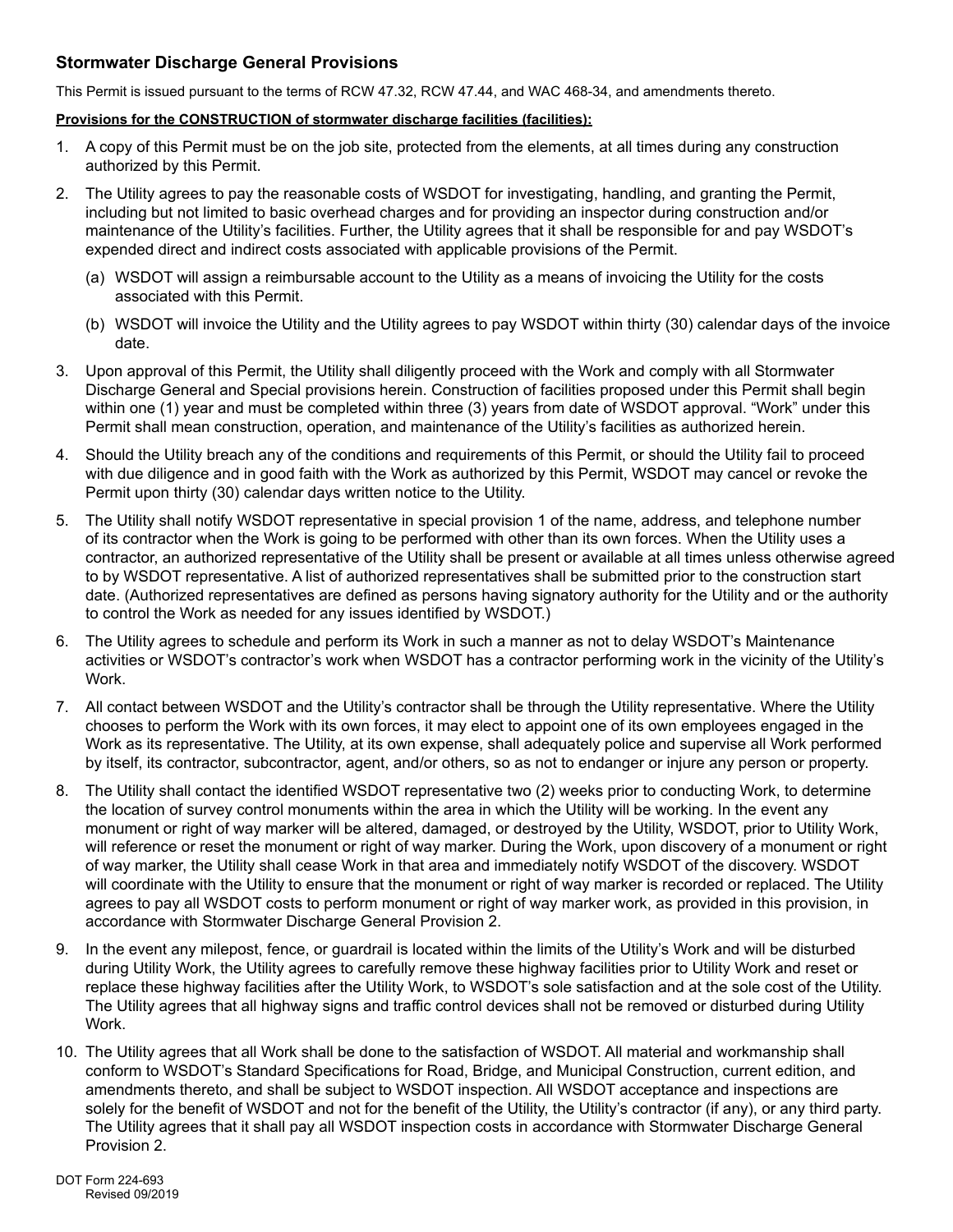- 11. The Utility shall provide proof of insurance coverage prior to performing any Work within state-owned highway right of way, as follows:
	- (a) Commercial General Liability covering the risks of bodily injury (including death), property damage, and personal injury, including coverage for contractual liability, with a limit of not less than \$3 million per occurrence and in the aggregate;
	- (b) Business Automobile Liability (owned, hired, or non-owned) covering the risks of bodily injury (including death) and property damage, including coverage for contractual liability, with a limit of not less than \$2 million per accident;
	- (c) Employers Liability covering the risks of Utility's employees' bodily injury by accident or disease, with limits of not less than \$1 million per accident for bodily injury by accident and \$1 million per employee for bodily injury by disease.

Such insurance policies or related certificates of insurance shall name the Washington State Department of Transportation as an additional insured on all general liability, automobile liability, employers' liability, and excess policies. A forty-five (45) calendar day written notice shall be given to WSDOT prior to termination of or any material change to the policy(ies) as such relate(s) to this Permit or Franchise.

- 12. If the Utility is a city or county, it has provided verification of insurance coverage to WSDOT by providing proof of its coverage through a Risk Pool or verification that the city or county is self-insured, to comply with the insurance terms and conditions of this Permit or Franchise.
- 13. The Utility shall comply with the Manual on Uniform Traffic Control Devices for Streets and Highways (Federal Highway Administration) and the State of Washington modifications thereto (chapter 468-95 WAC) while it performs the Work. If WSDOT requires, the Utility shall submit a signing and traffic control plan to WSDOT's representative for approval prior to construction or maintenance Work. No lane closures shall be allowed except as approved by WSDOT's representative. Approvals may cause revision of Special Provisions of this Permit, including hours of operation.
- 14. This Permit may not be amended or modified without WSDOT's prior review and written approval. Upon completion of the Work, the Utility shall notify WSDOT's representative within ten (10) calendar days for WSDOT's final inspection, and the Utility shall provide the Region Utilities Engineer with detailed as-built drawings within ninety (90) calendar days of Work completion, if the originally approved Permit construction plans have been revised during the course of construction.
- 15. The Utility shall not excavate or place any obstacle within the state-owned highway right of way in such a manner as to interfere with WSDOT's construction, operation, and maintenance of the state-owned highway right of way or the public's travel thereon without first receiving WSDOT's written authorization.
- 16. The Utility agrees to maintain, at its sole expense, its facilities authorized by this Permit in a condition satisfactory to WSDOT.
- 17. The Utility agrees that it is financially responsible to WSDOT for all necessary expenses incurred in inspecting the construction and restoring the highway pavement or related transportation equipment or facilities to a permanent condition suitable for travel as solely determined by WSDOT, as well as financially responsible to WSDOT for trenching work not completed and for compensating WSDOT for the loss of useful pavement life caused by trenching as required by RCW 47.44.020.
- 18. Upon completion of all Work, the Utility shall immediately remove all rubbish and debris from the state-owned highway right of way, leaving the state-owned highway right of way in a neat, presentable, and safe condition to WSDOT's satisfaction. Any Work-related rubbish and debris clean up, or any necessary slope treatment to restore and/or protect the state-owned right of way, not done within one (1) week of Work completion, unless otherwise agreed to by WSDOT, will be done by WSDOT at the expense of the Utility. The Utility agrees to pay WSDOT's expended costs and expenses for performing the work in accordance with Stormwater Discharge General Provision 2.
- 19. The Utility shall comply with WSDOT's Highway Runoff Manual (M 31-16) and any revisions thereto, for erosion control and/or to mitigate any erosion occurring as a result of the Work. If the Utility Work performed under this Permit alters, modifies, changes, or interferes in any way with the drainage of the state-owned highway right of way, the Utility shall, at its own expense, make all corrections and/or provisions WSDOT requires to fix and restore the stateowned right of way drainage to its original condition and function prior to the Utility's Work. Should the Utility not make the required drainage restoration, WSDOT reserves the right to make such changes as necessary to restore the original drainage function at the sole cost of the Utility, and the Utility agrees to pay WSDOT's expended costs and expenses for performing the work in accordance with Stormwater Discharge General Provision 2.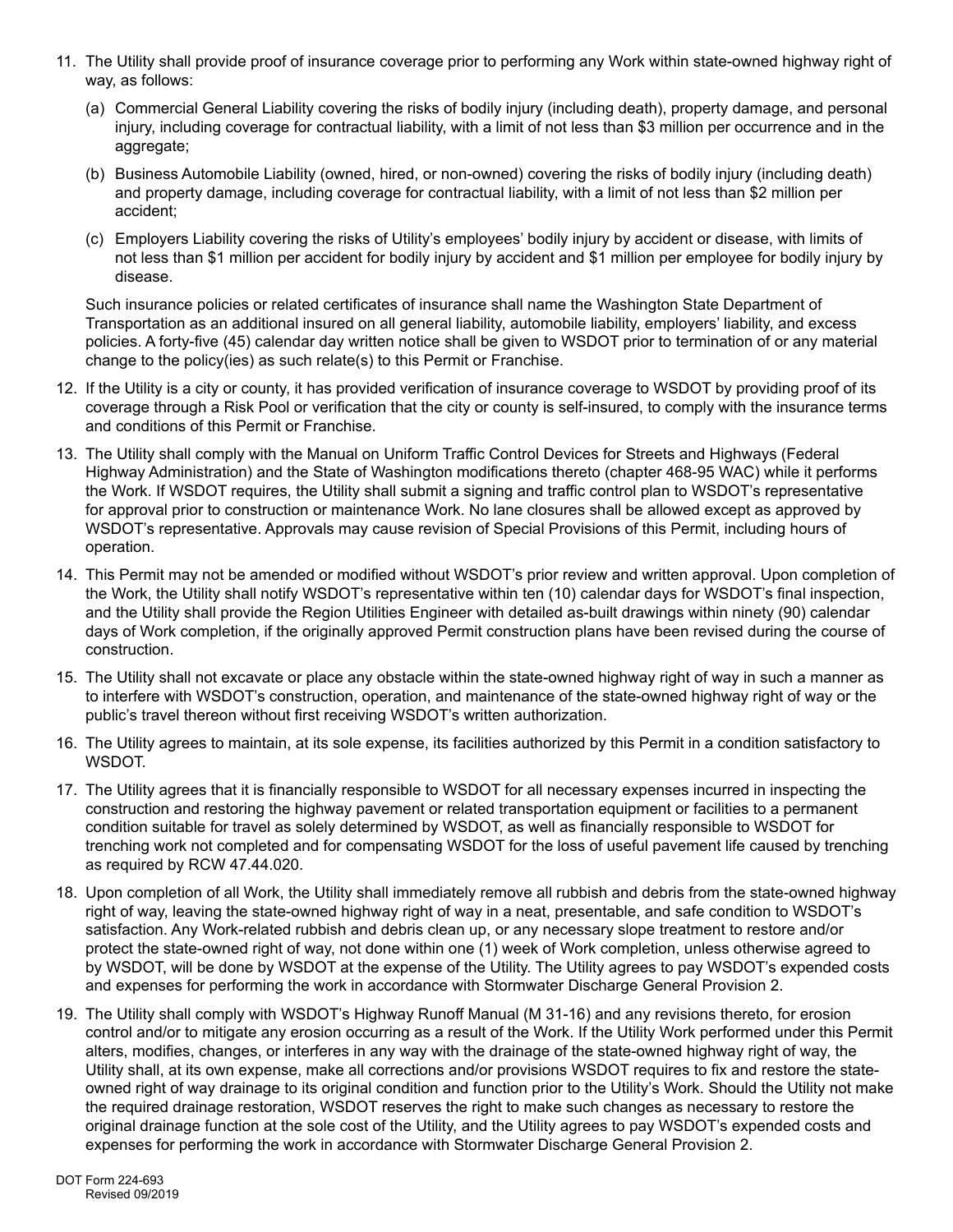- 20. The Utility shall be responsible for securing all necessary permits, including but not limited to, federal, state, and local regulatory, tribal, environmental, archeological, and railroad permits and permits from the Washington State Department of Ecology, the Washington State Department of Fish and Wildlife, and/or the U.S. Army Corps of Engineers prior to beginning the Work authorized by this Permit. The Utility shall be responsible for mitigation measures where wetlands have been disturbed and agrees that it is responsible for any fines imposed for noncompliance with the permit(s) conditions or for failure to obtain the required permits. In addition, the Utility, on behalf of itself and its contractors, officers, officials, employees, and agents, agrees to indemnify, hold harmless, and defend, at its sole cost and expense, WSDOT and its officers, officials, employees, and agents from any and all fines, costs, claims, judgments, and/or awards of damages (to regulatory agencies, persons, and/or property), arising out of, or in any way resulting from, the Utility's failure to (1) obtain any required permit for the Utility Work or (2) comply with permit conditions. Further, the Utility shall be responsible for compliance with all federal, state, and local laws, regulations. Utility also agrees to pay any costs incurred by WSDOT, including attorneys fees, pursuant to the provisions of this section in accordance with Stormwater Discharge General Provision 2.
- 21. For any of the Utility's Work that requires permit coverage under the "CONSTRUCTION STORMWATER GENERAL PERMIT – National Pollutant Discharge Elimination System and State Waste Discharge General Permit for Stormwater Discharges Associated with Construction Activity" (Construction Stormwater General Permit), the Utility shall obtain said permit coverage and shall comply with all requirements of the Construction Stormwater General Permit. Upon WSDOT's request, the Utility shall provide a copy of the Construction Stormwater General Permit. In addition, the Utility, on behalf of itself and its contractors, officers, officials, employees, and agents, agrees to indemnify, hold harmless, and defend, at its sole cost and expense, WSDOT and its officers, officials, employees, and agents from any and all fines, costs, claims, judgments, and/or awards of damages to regulatory agencies, persons, and/or property, arising out of, or in any way resulting from, the Utility's failure to (1) obtain coverage under the Construction Stormwater General Permit for Utility Work or (2) comply with the Construction Stormwater General Permit requirements. Utility also agrees to pay any costs incurred by WSDOT, including attorneys fees, pursuant to the provisions of this section in accordance with Stormwater Discharge General Provision 2.
- 22. This Permit does not authorize the Utility, or its employees, contractors, or agents, any right to cut, spray, retard, remove, destroy, disfigure, or in any way modify the physical condition of any vegetative material located on the stateowned highway right of way. Should the Utility anticipate that its Work will alter the appearance of the state-owned highway right of way vegetation, the Utility shall notify WSDOT representative listed in special provision 1 to obtain WSDOT's prior written approval of the Utility's proposed work. If WSDOT permits the Utility to modify the state-owned highway right of way vegetation, it agrees that any vegetation cutting and/or trimming activities shall be conducted in such a manner that the state-owned highway right of way vegetation appearance will not be damaged. Should the Utility damage the appearance of the state-owned highway right of way vegetation without WSDOT's prior written approval, the Utility is subject to penalties provided for in RCWs 47.40.070, 47.40.080, and 4.24.630, as applicable. Provisions for Stormwater Discharge OCCUPANCY of state-owned right of way:
- 23. If WSDOT, at its sole discretion, shall determine that any or all of the Utility's facilities must be modified, removed from, or relocated within the state-owned highway right of way as necessary, incidental, or convenient for the construction, alteration, improvement, repair, relocation, or maintenance of the state highway, or for the safety of the traveling public, the Utility, its successors and assigns, shall, at its sole cost and expense, upon written notice by WSDOT, modify, relocate, or remove any or all of its facilities within or from the state-owned highway right of way as required by WSDOT. The Utility shall perform in a timely manner all facility modifications, relocations, and/or removals as WSDOT directs, to avoid highway project impacts or delays and in such manner as will cause the least disruption of traffic or interference with WSDOT's continued operation and/or maintenance of the highway.
- 24. Should the Utility fail or refuse to comply with WSDOT's direction, pursuant to Stormwater Discharge General Provision 21, to modify, remove, or relocate any Utility facility, WSDOT may undertake and perform any modification, removal, or relocation of the Utility facility that WSDOT, in its sole discretion, deems necessary. The Utility agrees to pay WSDOT's expended costs and expenses for performing the work, in accordance with Stormwater Discharge General Provision 2.
- 25. If WSDOT determines in good faith that emergency maintenance work on the Utility's facility is needed to (a) protect any aspect of the state highway right of way or (b) secure the safety of the traveling public due to a failure of the Utility's facility, WSDOT may perform the necessary work without the Utility's prior approval, and the Utility agrees to pay WSDOT's expended costs and expenses for performing the work in accordance with Stormwater Discharge General Provision 2. WSDOT will notify the Utility of the emergency work performed as soon as practicable.